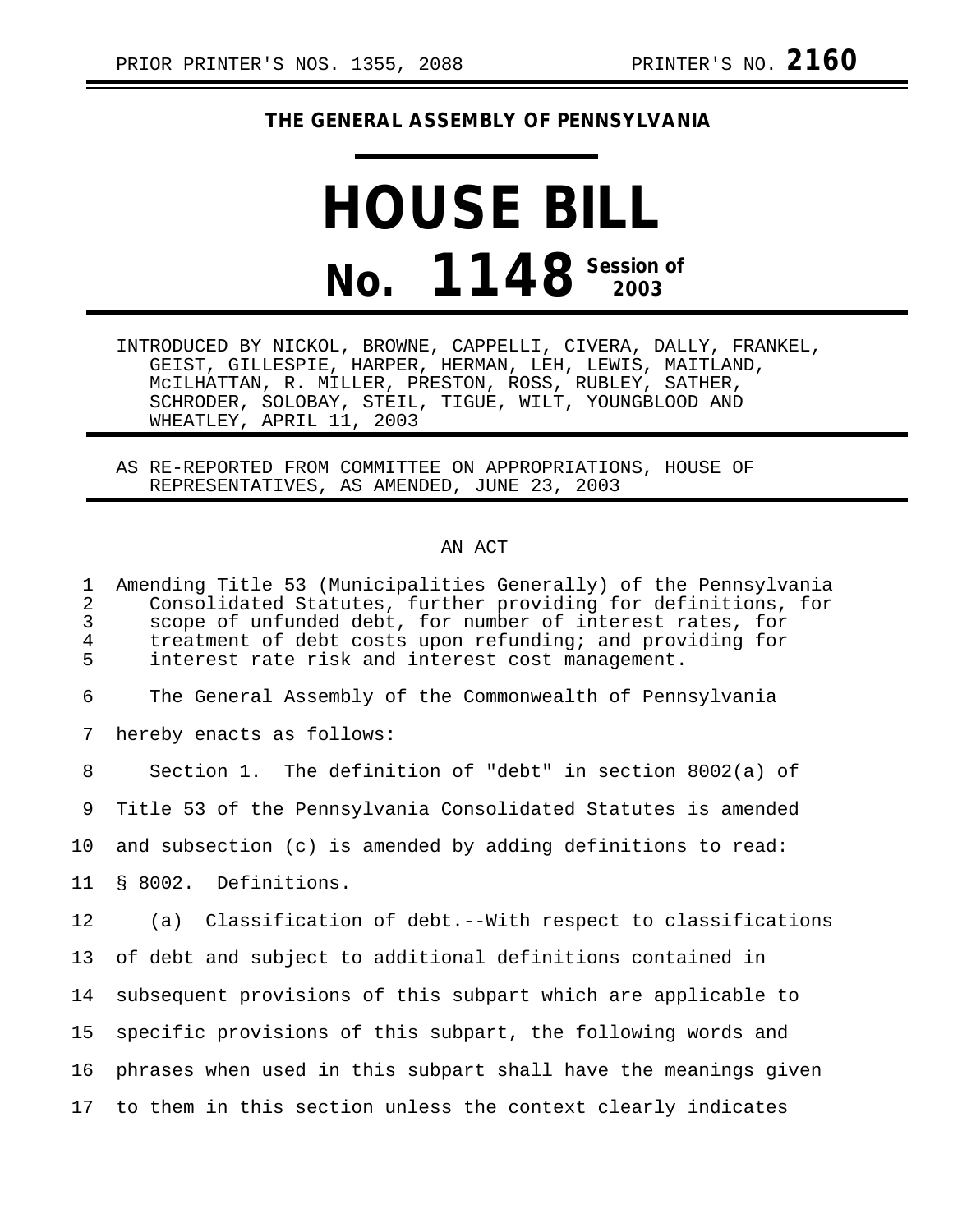1 otherwise:

2 "Debt." The amount of all obligations for the payment of 3 money incurred by the local government unit, whether due and 4 payable in all events, or only upon the performances of work, 5 possession of property as lessee, rendering of services by 6 others or other contingency, except the following:

7 (1) Current obligations for the full payment of which 8 current revenues have been appropriated, including tax 9 anticipation notes, and current payments for the funding of 10 pension plans.

11 (2) Obligations under contracts for supplies, services 12 and pensions allocable to current operating expenses of 13 future years in which the supplies are to be expended or 14 furnished, the services rendered or the pensions paid.

15 (3) Rentals or payments payable in future years under 16 leases, guaranties, subsidy contracts or other forms of 17 agreement not evidencing the acquisition of capital assets. 18 This exception shall not apply to rentals or payments under 19 any instruments which would constitute lease rental debt but 20 for the fact that the lessor or obligee is not an entity 21 described in section 8004(a)(1) (relating to when lease or 22 other agreement evidences acquisition of capital asset).

23 (4) Interest or assumed taxes payable on bonds or notes 24 which interest or taxes [is] are not yet overdue.

25 (5) Obligations incurred and payments, including 26 periodic scheduled payments and termination payments, payable 27 pursuant to a qualified interest rate management agreement. 28 \* \* \*

29 (c) Other definitions.--Subject to additional definitions 30 contained in subsequent provisions of this subpart which are 20030H1148B2160 - 2 -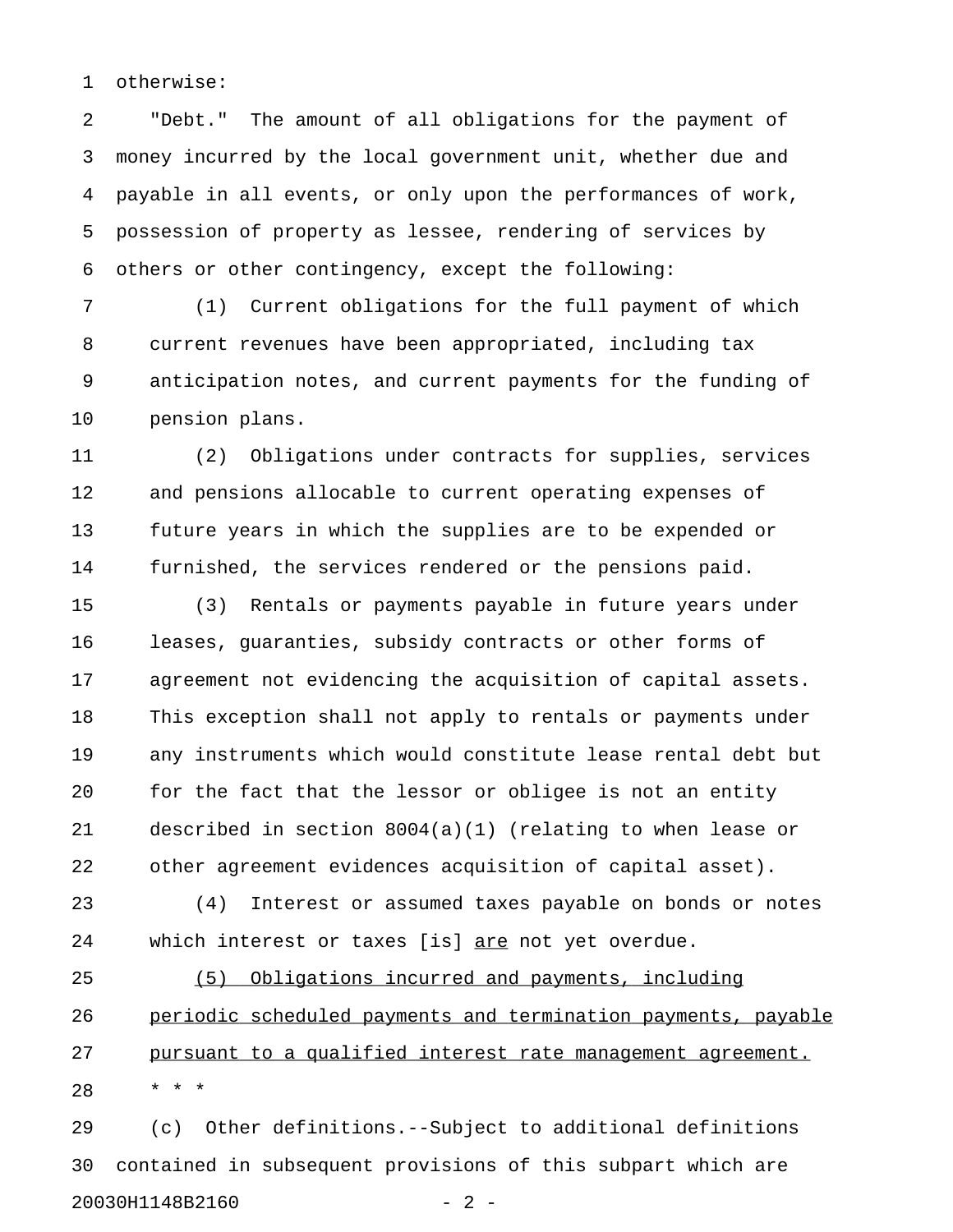1 applicable to specific provisions of this subpart, the following 2 words and phrases when used in this subpart shall have the 3 meanings given to them in this section unless the context 4 clearly indicates otherwise:

5 \* \* \*

6 "Independent financial advisor." A person or entity 7 experienced in the financial aspects and risks of interest rate 8 management agreements who is retained by a local government unit 9 to advise the local government unit with respect to a qualified 10 interest rate management agreement. The independent financial 11 advisor may not be the other party or an affiliate or agent of 12 the other party on a qualified interest rate management 13 agreement with respect to which the independent financial 14 advisor is advising a local government unit. For purposes of 15 sections  $8281(b)(2)$  and  $(e)(5)$  (relating to qualified interest 16 rate management agreements), the independent financial advisor 17 may be retained by a public authority. 18 "Interest rate management plan." A written plan prepared or 19 reviewed by an independent financial advisor with respect to a 20 qualified interest rate management agreement, which includes: 21 (1) A schedule listing the amount of debt outstanding 22 for each outstanding debt issue of the local government unit 23 and the expected annual debt service on that debt. In the 24 case of variable rate debt, the schedule shall set forth the 25 estimated annual debt service thereon and annual debt service 26 on the debt calculated at the maximum rate specified for the 27 variable rate debt. 28 (2) A schedule listing the notional amounts outstanding 29 of each previously executed qualified interest rate

30 management agreement which is then in effect.

20030H1148B2160 - 3 -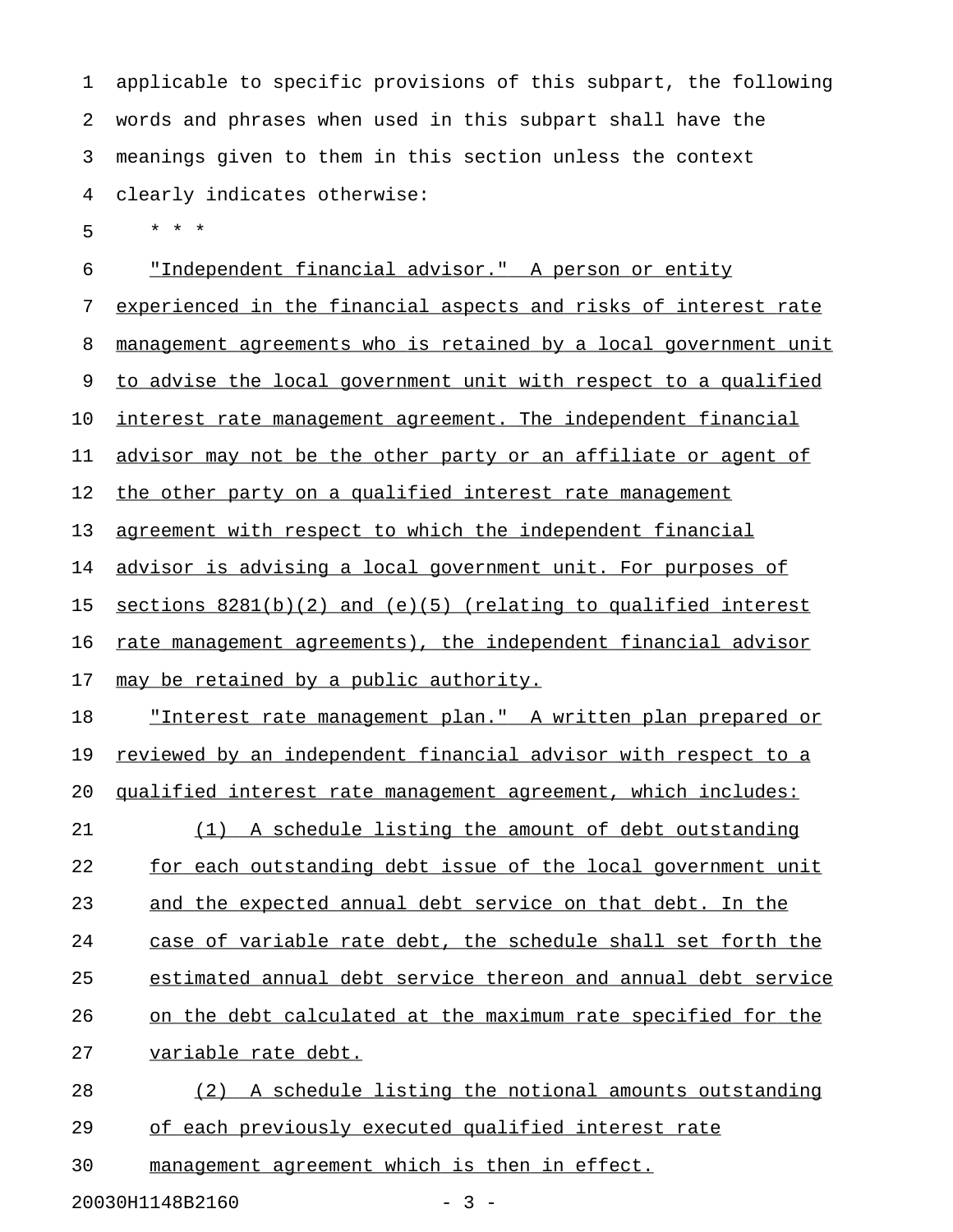| 1              | (3) A schedule listing all consulting, advisory,              |
|----------------|---------------------------------------------------------------|
| $\overline{2}$ | brokerage or similar fees, paid or payable by the local       |
| 3              | government unit in connection with the qualified interest     |
| 4              | rate management agreement, and a schedule of any finder's     |
| 5              | fees, consulting fees, or brokerage fees, paid or payable by  |
| 6              | the other party in connection with the qualified interest     |
| 7              | rate management agreement.                                    |
| 8              | (4) A schedule listing the estimated and maximum              |
| 9              | periodic scheduled payments to be paid by the local           |
| 10             | government unit, and to be received by the local government   |
| 11             | unit from the other party, in each year during the term of    |
| 12             | the qualified interest rate management agreement.             |
| 13             | (5) An analysis of the interest rate risk, basis risk,        |
| 14             | termination risk, credit risk, market-access risk and other   |
| 15             | risks of entering into the qualified interest rate management |
| 16             | agreement. This paragraph includes schedules of the estimated |
| 17             | and maximum scheduled periodic payments which would be due    |
| 18             | under the qualified interest rate management agreement.       |
| 19             | (6) An analysis of the interest rate risk, basis risk,        |
| 20             | termination risk, credit risk, market-access risk and other   |
| 21             | risks to the local government unit of the net payments due    |
| 22             | for all debt outstanding and all qualified interest rate      |
| 23             | management agreements of the local government unit. This      |
| 24             | paragraph includes schedules of the estimated and maximum net |
| 25             | payments of total debt service and scheduled, periodic, net   |
| 26             | payments, which would be due under all of the qualified       |
| 27             | <u>interest rate management agreements.</u>                   |
| 28             | The local government unit's plan to monitor interest<br>(7)   |
| 29             | rate risk, basis risk, termination risk, credit risk, market- |
| 30             | access risk and other risks. This paragraph includes the      |
|                |                                                               |

20030H1148B2160 - 4 -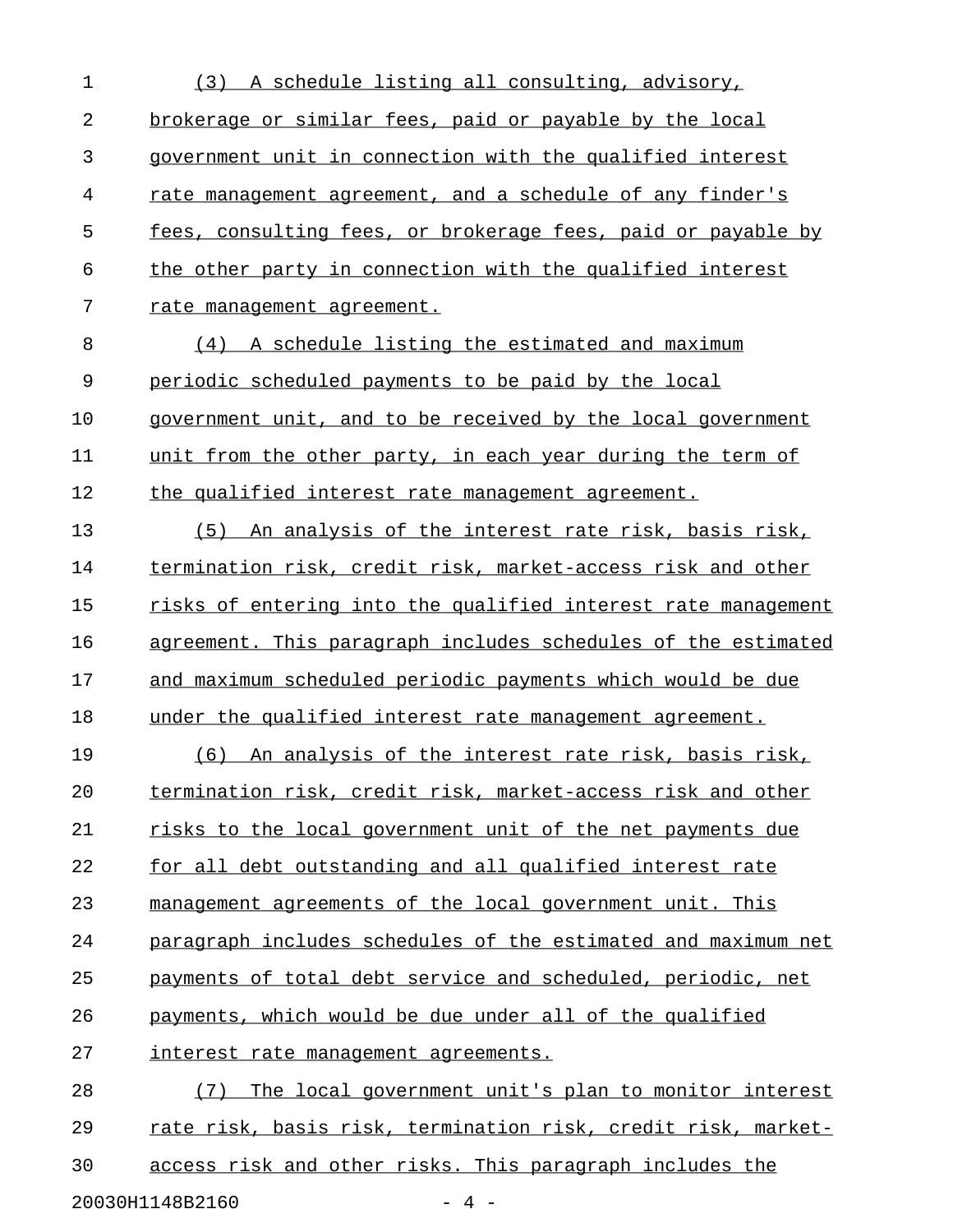| 1  | valuation of the market or termination value of all               |
|----|-------------------------------------------------------------------|
| 2  | <u>outstanding qualified interest rate management agreements.</u> |
| 3  | * * *                                                             |
| 4  | <u> "Qualified interest rate management agreement." An</u>        |
| 5  | agreement, including a confirmation evidencing a transaction      |
| 6  | effected under a master agreement, entered into by a local        |
| 7  | government unit in accordance with, and fulfilling the            |
| 8  | requirements of section 8281 (relating to qualified interest      |
| 9  | rate management agreements), which agreement in the judgment of   |
| 10 | the local government unit is designed to manage interest rate     |
| 11 | risk or interest cost of the local government unit on any debt a  |
| 12 | local government unit is authorized to incur under this subpart,  |
| 13 | including, but not limited to, swaps, interest rate caps,         |
| 14 | collars, corridors, ceiling and floor agreements, forward         |
| 15 | agreements, float agreements and other similar arrangements       |
| 16 | which, in the judgment of the local government unit, will assist  |
| 17 | the local government unit in managing the interest rate risk or   |
| 18 | interest cost of the local government unit.                       |
| 19 | * * *                                                             |
| 20 | Section 2. Sections 8129 and 8144 of Title 53 are amended to      |
| 21 | read:                                                             |
| 22 | § 8129. Scope of unfunded debt.                                   |
| 23 | For the purpose of this subchapter, "unfunded debt" means         |
| 24 | obligations of the same or one or more prior years incurred for   |
| 25 | current expenses, including tax anticipation notes and payments,  |
| 26 | including termination payments, required to be made under         |
| 27 | qualified interest rate management agreements, due and owing or   |
| 28 | judgments against the local government unit entered by a court    |
| 29 | after adversary proceedings, including a judgment under section   |
| 30 | $8283(b)(2)(i)$ (relating to remedies), for the payment of either |

20030H1148B2160 - 5 -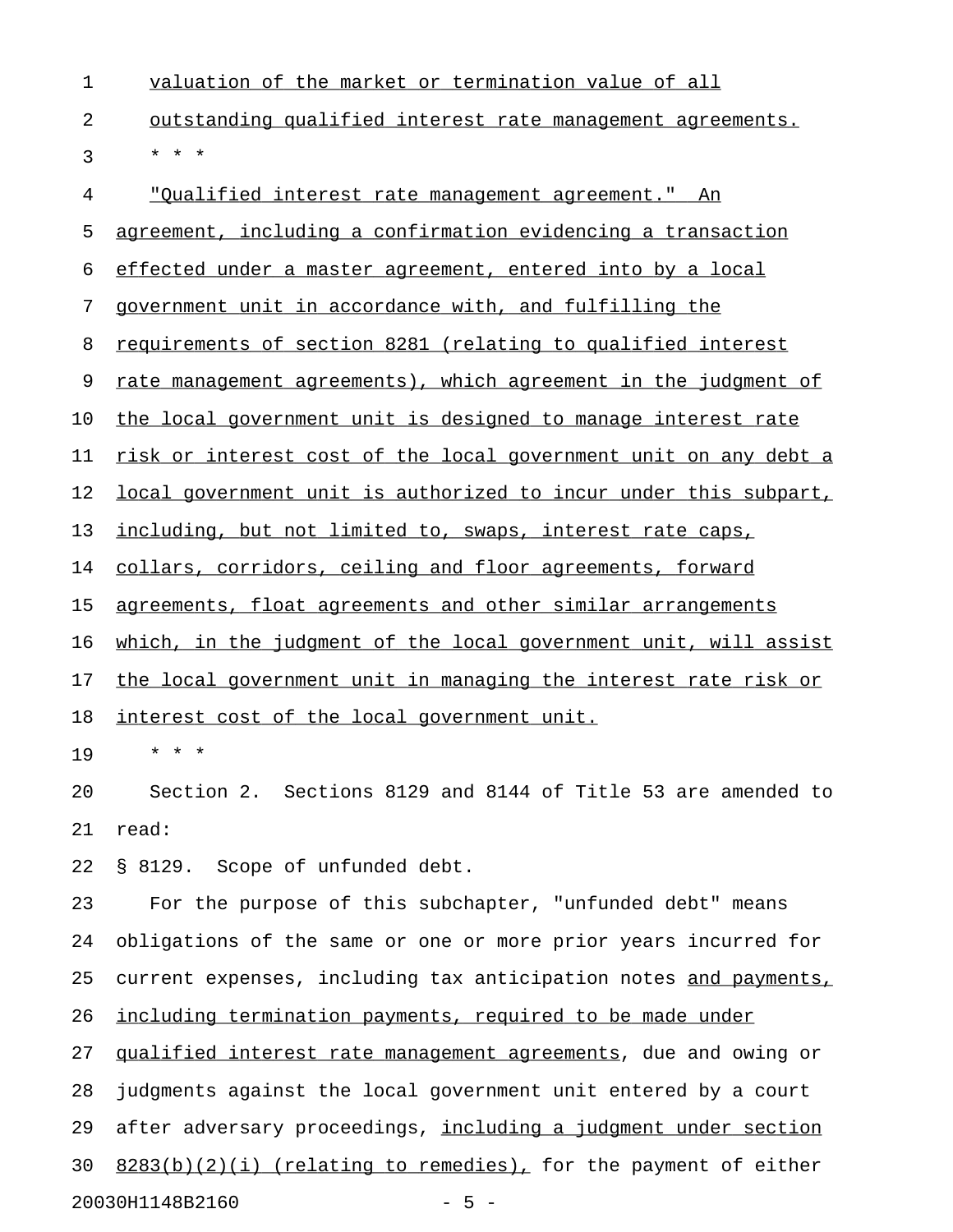1 of which category the taxes and other revenues remaining to be 2 collected in the fiscal year and funds on hand will not be 3 sufficient without a curtailment of municipal services to an 4 extent endangering the health or safety of the public or proper 5 public education, and the local government unit either may not 6 legally levy a sufficient tax for the balance of the fiscal 7 year, or a sufficient tax, if legally leviable, would not be in 8 the public interest. Unfunded debt does not, however, include 9 debt incurred under this subpart or obligations in respect of a 10 project or part of a project as incurred in respect of the cost 11 of a project.

12 § 8144. Number of interest rates.

13 A series of bonds or notes may have any number of interest 14 rates or yields, subject to any limitation on such number fixed 15 by the governing body of the issuing local government unit, but, 16 unless further limited by the issuing local government unit in 17 the official notice of sale, no [fixed interest rate] yield for 18 any stated maturity date in the last two-thirds of the period of 19 the series may be less than that stated for the immediately 20 preceding year which falls within the last two-thirds period. 21 Section 3. Section 8242(a) of Title 53 is amended by adding 22 a paragraph to read:

23 § 8242. Treatment of costs upon refunding.

24 (a) General rule.--In any refunding, a principal amount of 25 refunding bonds or notes or obligations evidencing lease rental 26 debt equal to the sum of the following:

27 \* \* \*

28 (2.1) any funds borrowed in order to pay any termination 29 payment required to be paid under a qualified interest rate 30 management agreement in which the notional amount is

20030H1148B2160 - 6 -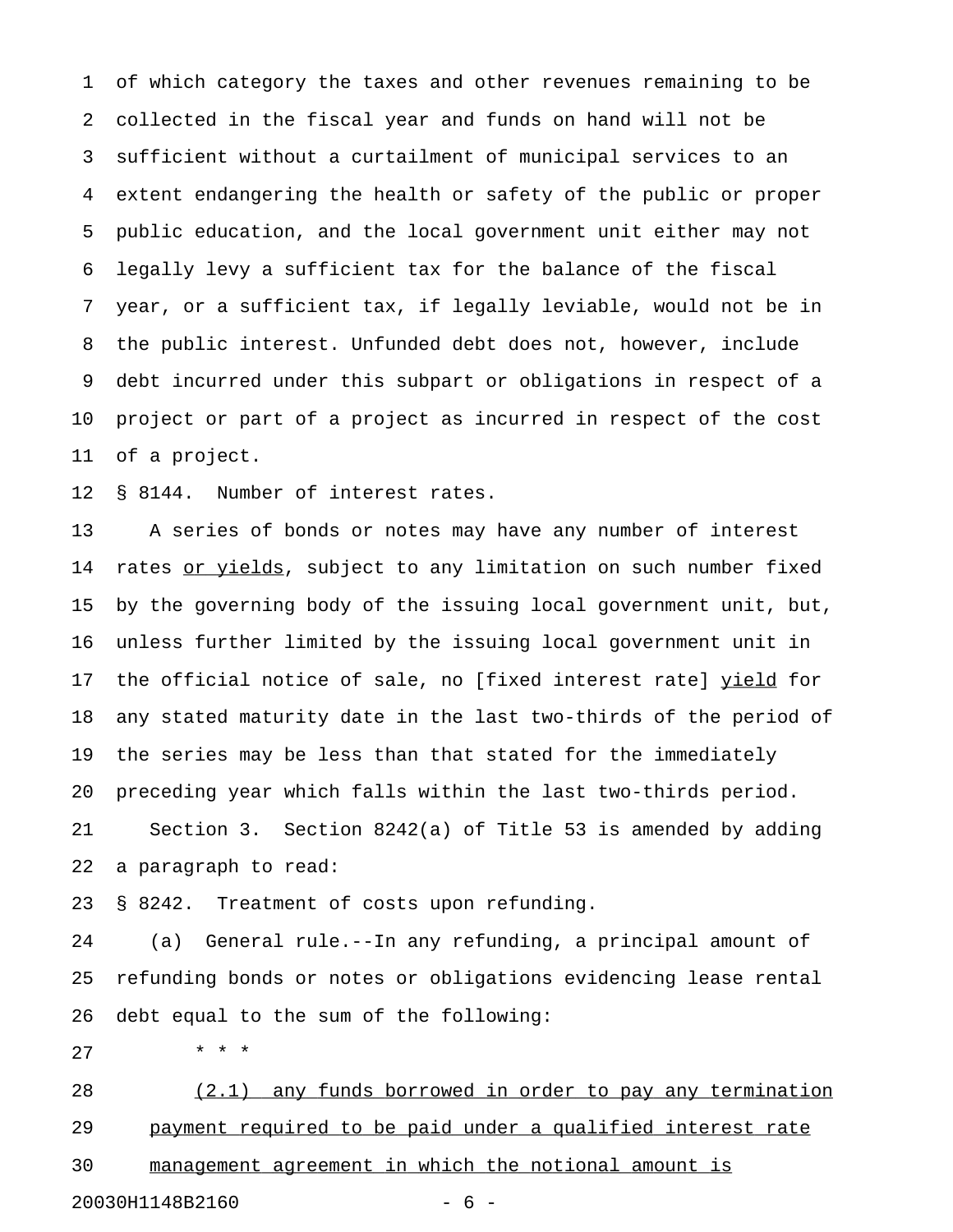| 1  | identified as corresponding to all or any portion of the bond |
|----|---------------------------------------------------------------|
| 2  | or note being refunded;                                       |
| 3  | $\star$ $\star$ $\star$                                       |
| 4  | Section 4. Chapter 82 of Title 53 is amended by adding a      |
| 5  | subchapter to read:                                           |
| 6  | SUBCHAPTER F                                                  |
| 7  | INTEREST RATE RISK AND INTEREST                               |
| 8  | COST MANAGEMENT                                               |
| 9  | Sec.                                                          |
| 10 | 8281.<br>Qualified interest rate management agreements.       |
| 11 | 8282. Covenant to pay amounts due under qualified interest    |
| 12 | rate management agreements.                                   |
| 13 | Remedies.<br>8283.                                            |
| 14 | Notice and retention of records.<br>8284.                     |
| 15 | 8285.<br>Financial reporting.                                 |
| 16 | § 8281. Qualified interest rate management agreements.        |
| 17 | General rule.--<br>(a)                                        |
| 18 | Except as set forth in paragraph $(4)$ ,<br>(1)               |
| 19 | notwithstanding any other law to the contrary, a local        |
| 20 | government unit may negotiate and enter into qualified        |
| 21 | interest rate management agreements consistent with the       |
| 22 | provisions of this subchapter.                                |
| 23 | The local government unit must authorize and award<br>(2)     |
| 24 | by resolution each qualified interest rate management         |
| 25 | agreement or any confirmation of a transaction. The           |
| 26 | resolution is subject to section 8003(a) and (b) (relating to |
| 27 | advertisement and effectiveness of ordinances) but may be     |
| 28 | valid and effective for all purposes immediately upon         |
| 29 | adoption or as otherwise provided in the resolution.          |
| 30 | (3)<br>A local government unit has the power to contract      |
|    | 20030H1148B2160<br>$-7-$                                      |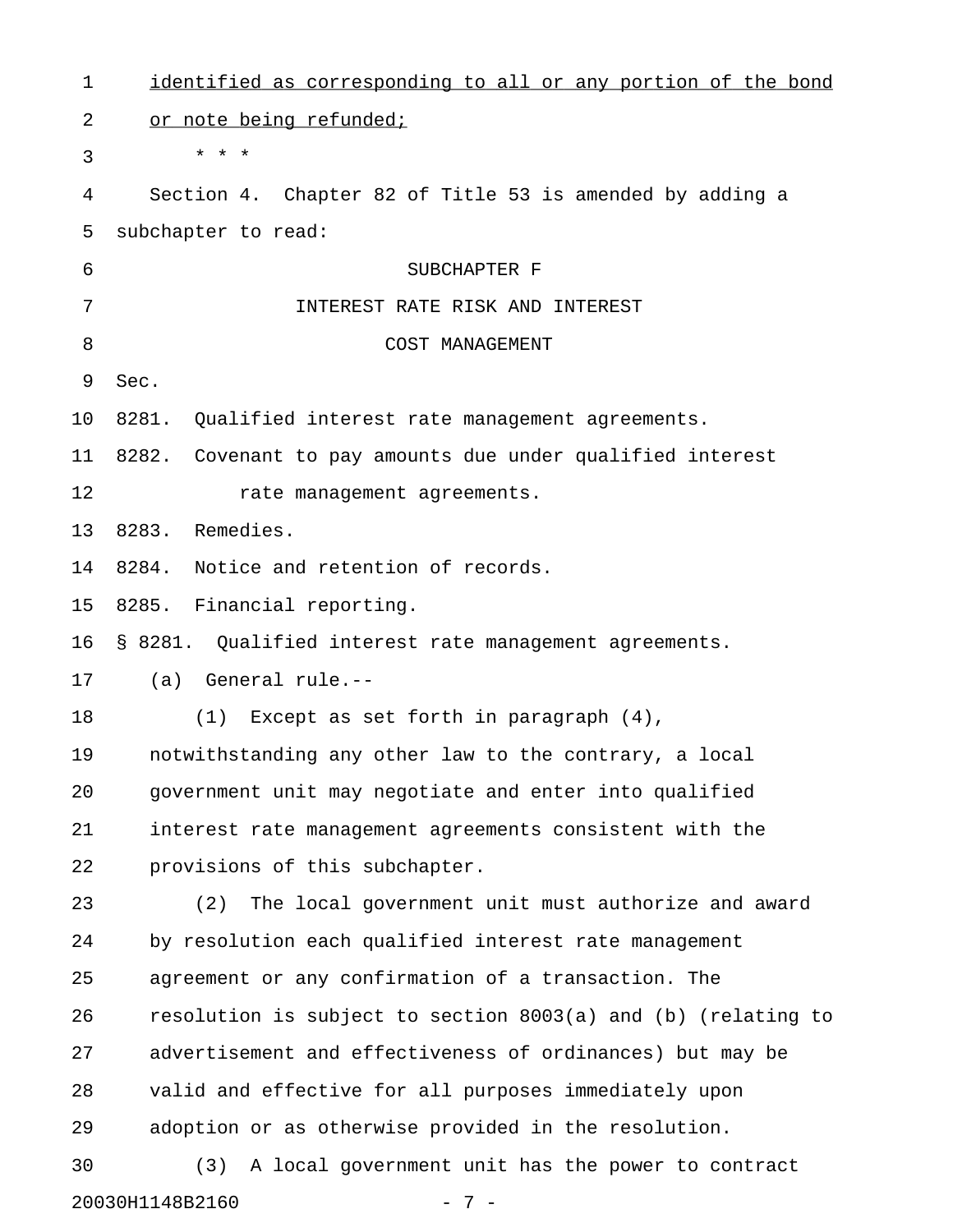1 for insurance covering the risks of nonpayment of amounts due 2 under qualified interest rate management agreements.

3 (4) The authority granted in this subchapter shall not 4 apply to any local government unit which has been declared 5 distressed by the Department of Community and Economic 6 Development.

7 (b) Requirements for resolution.--The resolution authorizing 8 and awarding a qualified interest rate management agreement, or 9 authorizing a transaction under the agreement must include in 10 the resolution or as an appendix to the resolution all of the 11 following:

12 (1) A copy of the qualified interest rate management 13 agreement or confirmation of the transaction under the 14 qualified interest rate management agreement in substantially 15 the form to be executed pursuant to the resolution.

16 (2) The interest rate management plan meeting the 17 requirements under this subpart:

18 (i) adopted by the local government unit; or

19 (ii) if the local government unit is incurring 20 indebtedness under this chapter which has or will be 21 issued to a public authority that has entered into or 22 will enter into an interest rate management agreement 23 meeting the requirements of a qualified interest rate 24 management agreement under this subpart, adopted by that 25 public authority.

26 (3) A statement of the manner of the award of the 27 qualified interest rate management agreement under subsection 28 (e).

29 (c) Contents of qualified interest rate management 30 agreements.--In addition to other provisions approved by the 20030H1148B2160 - 8 -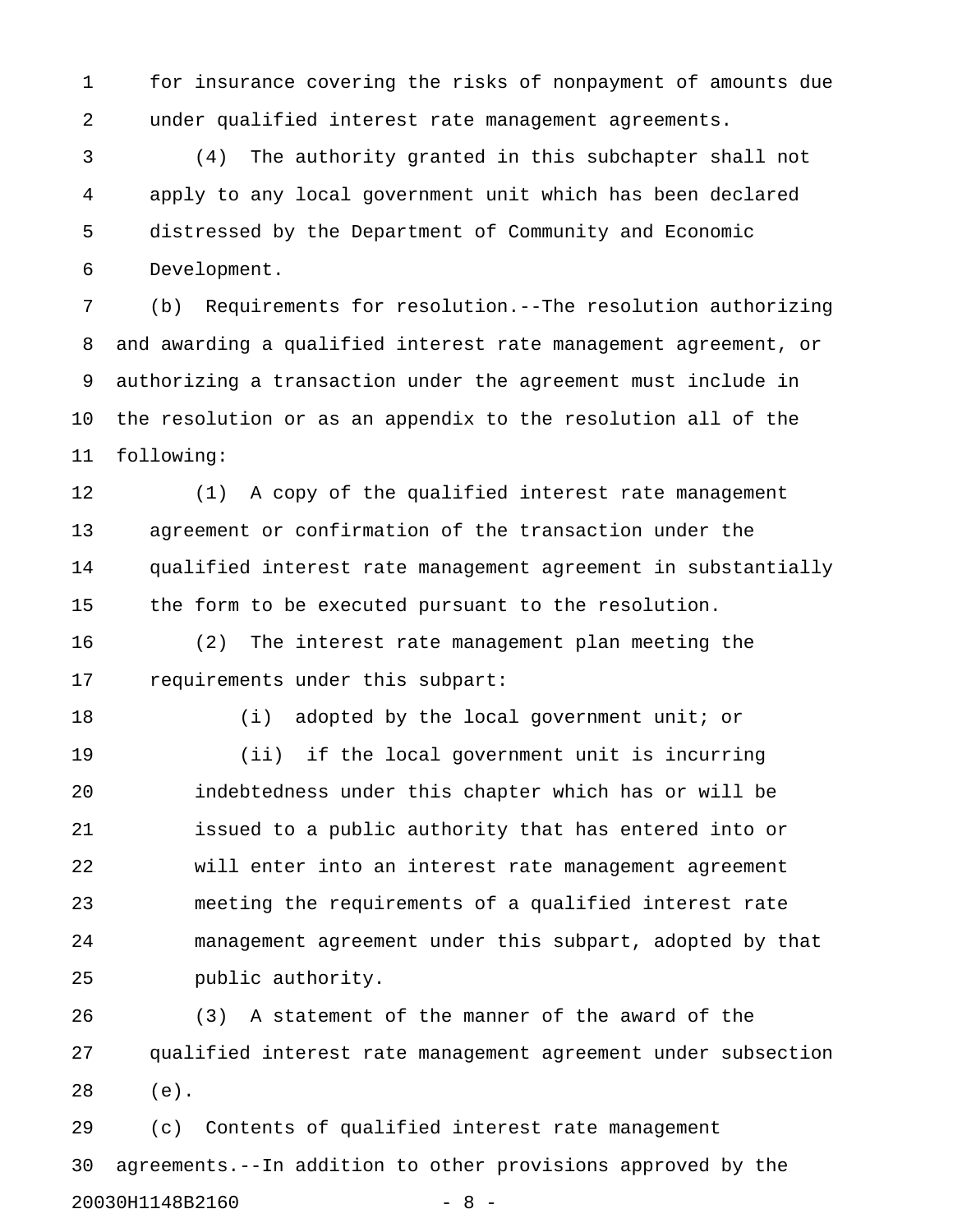1 local government unit, a qualified interest rate management 2 agreement must contain all of the following:

3 (1) The covenant of the local government unit to make 4 payments required by the qualified interest rate management 5 agreement and the covenants authorized by section 8282 6 (relating to covenant to pay amounts due under qualified 7 interest rate management agreements).

8 (2) The notional amount of the qualified interest rate 9 management agreement and the principal amount of bonds or 10 notes or lease rental debt, or portions of the notional or 11 principal amounts, issued or to be issued by the local 12 government unit under this subpart or guaranteed by the local 13 government unit under this subpart, to which the agreement 14 relates.

15 (3) The term of any qualified interest rate management 16 agreement, which must not exceed the latest maturity date of 17 the bonds or notes referenced in the qualified interest rate 18 management agreement.

19 (4) A provision requiring the termination of the 20 agreement if all debt to which the qualified interest rate 21 management agreement relates is no longer outstanding.

22 (5) The maximum annual interest rate which the local 23 government unit may pay thereunder.

24 (6) A provision that the maximum net payments by fiscal 25 year of a local government unit shall not exceed the maximum 26 interest rate specified in the qualified interest rate 27 management agreement for:

28 (i) periodic scheduled payments, not including any 29 termination payments, due under the qualified interest 30 rate management agreement; and 20030H1148B2160 - 9 -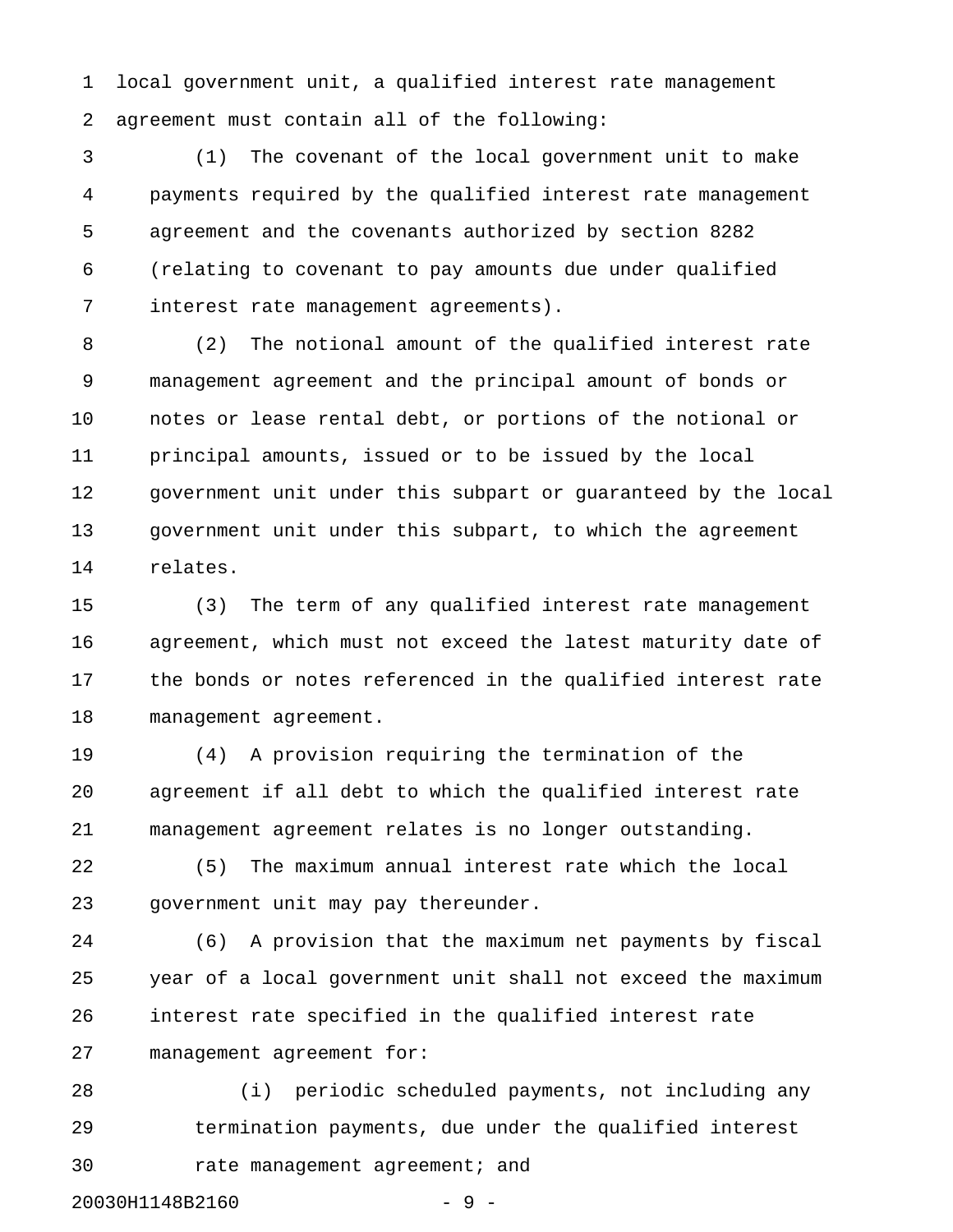1 (ii) the interest on the bonds or notes to which the 2 qualified interest rate management agreement relates.

3 (7) The source of payment of the payment obligations of 4 the local government unit, which must be either general 5 revenues or revenues specifically identified in the 6 agreement.

7 (8) A provision addressing the actions to be taken if 8 the credit rating of the other party changes.

9 (9) A provision that periodic scheduled payments due 10 under the qualified interest rate management agreement and 11 debt service due on the related bonds or notes or payments 12 due under the related instrument evidencing lease rental debt 13 or guaranty of the local government unit shall be senior in 14 right and priority of payment to termination payments due 15 under the qualified interest rate management agreement. 16 (d) Other provisions of the qualified interest rate 17 management agreement.--The qualified interest rate management 18 agreement may include:

19 (1) A covenant to include any termination payment or 20 similar payment for a qualified interest rate management 21 agreement in its current budget at any time during a fiscal 22 year or in a budget adopted in a future fiscal year.

23 (2) A provision that the following shall be equally and 24 ratably payable and secured under the applicable covenants 25 authorized in section 8282:

26 (i) Periodic scheduled payments due under the 27 qualified interest rate management agreement; and 28 (ii) Any of the following to which the agreement 29 relates:

30 (A) the debt service due on the bonds or notes; 20030H1148B2160 - 10 -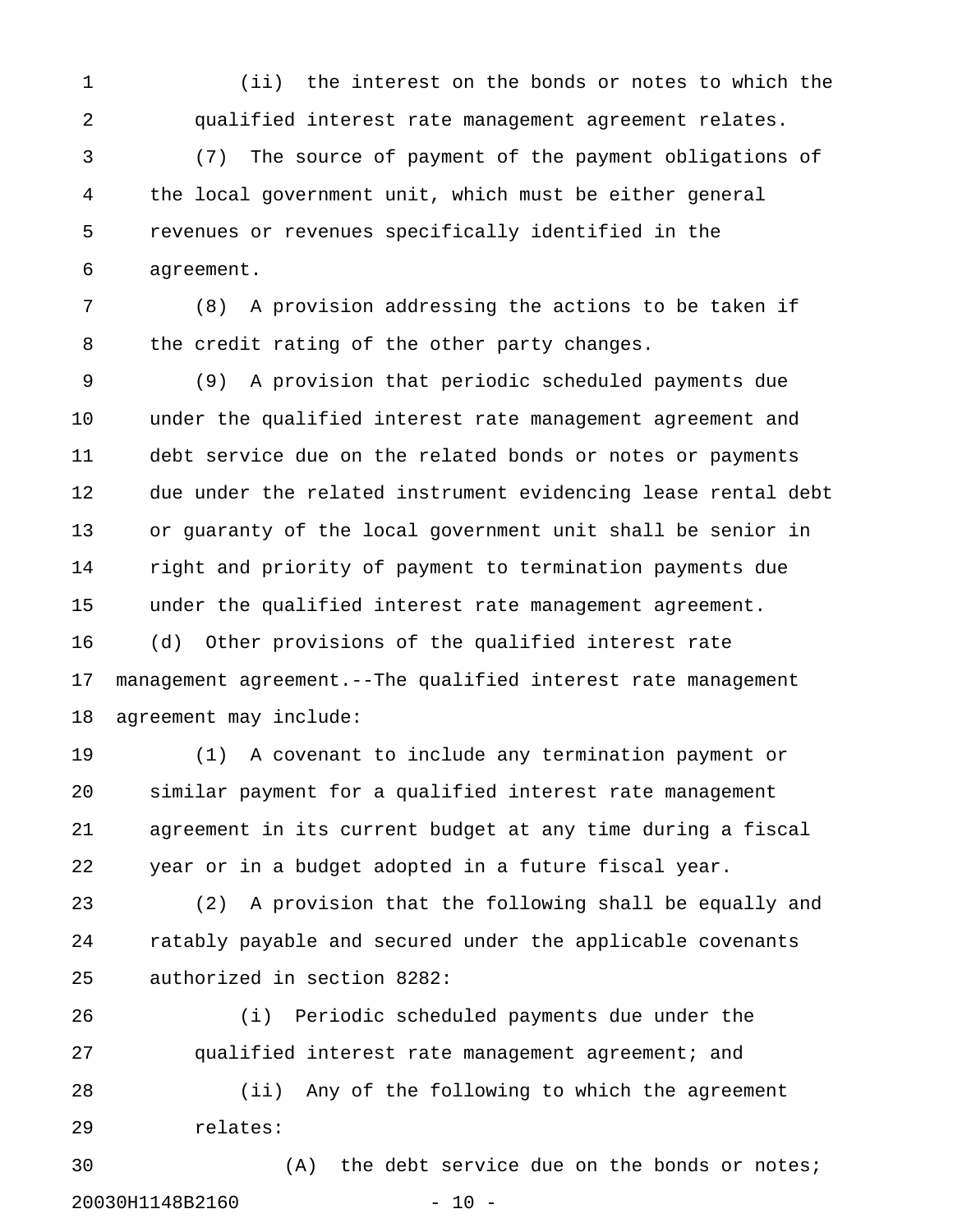1 (B) payment under an instrument evidencing lease 2 rental debt; or

3 (C) payment under a guaranty of the local 4 government unit.

5 (3) A provision that the qualified interest rate 6 management agreement may be terminated at the option of the 7 local government unit without cause but that the qualified 8 interest rate management agreement may not be terminated at 9 the option of the other party to the qualified interest rate 10 management agreement without cause.

11 (e) Award of qualified interest rate management 12 agreements.--

13 (1) The local government unit shall establish a process 14 for selecting other parties before entering into a qualified 15 interest rate management agreement.

16 (2) The local government unit shall establish 17 qualifications for other parties before entering into a 18 qualified interest rate management agreement. The 19 qualifications shall include a rating for the other party of 20 at least the third highest rating category from a nationally 21 recognized rating agency.

22 (3) A qualified interest rate management agreement must 23 be awarded by public sale, private sale by negotiation or 24 private sale by invitation.

25 (4) The local government unit shall select the qualified 26 interest rate management agreement which the local government 27 unit determines is in its best financial interest. The 28 qualified interest rate management agreement selected must 29 contain financial terms and conditions which in the opinion 30 of the independent financial advisor to the local government 20030H1148B2160 - 11 -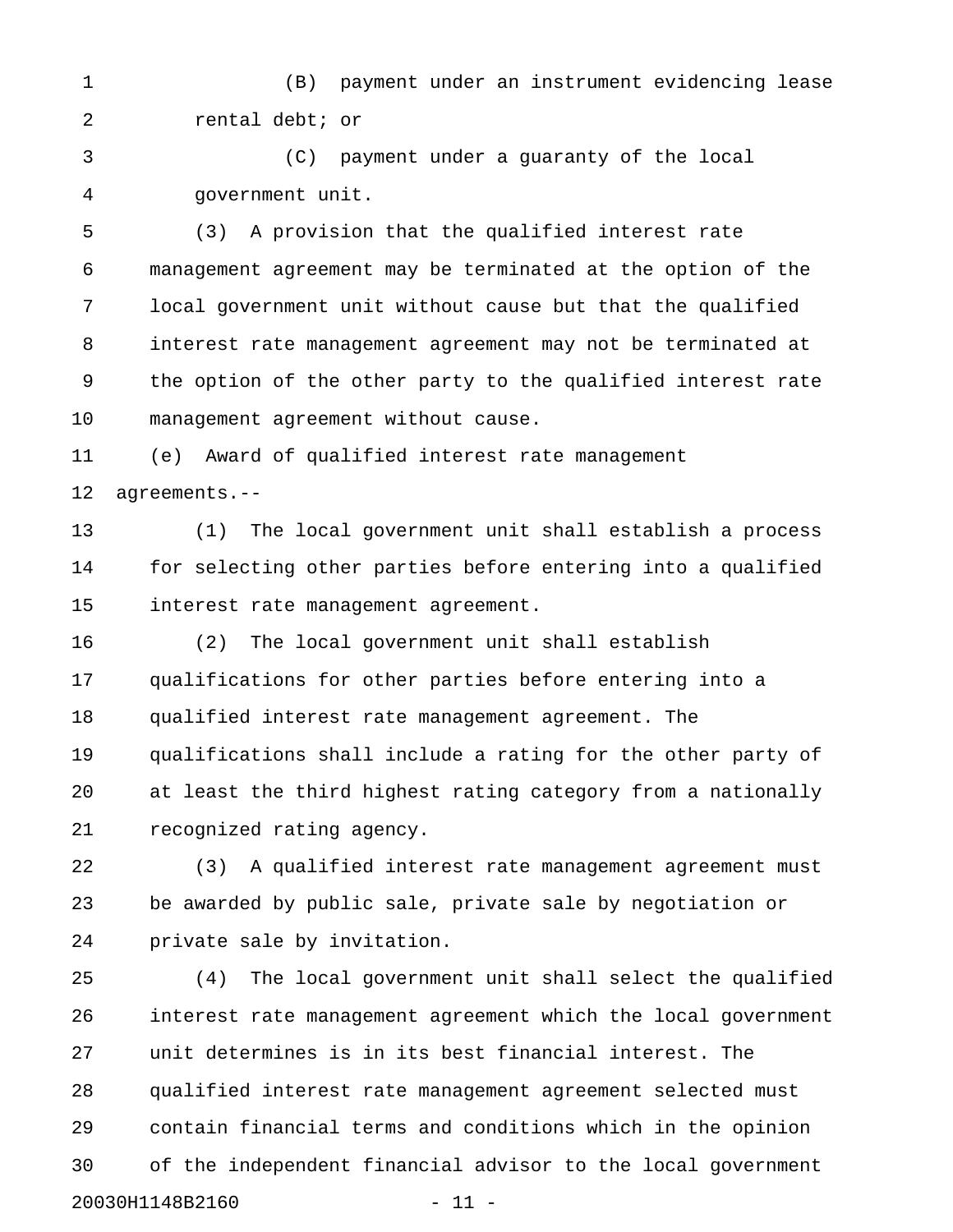1 unit are fair and reasonable to the local government unit as 2 of the date of award.

3 (5) The local government unit may satisfy the 4 requirements of paragraph (4) by obtaining a finding from an 5 independent financial advisor to the public authority that 6 the financial terms and conditions of the agreement are fair 7 and reasonable to the public authority as of the date of the 8 award if all of the following apply:

9 (i) The local government unit is incurring 10 indebtedness under this chapter which has or will be 11 issued to a public authority.

12 (ii) In connection with the incurring of debt under 13 subparagraph (i), the local government unit will become 14 obligated for all or a portion of the public authority's 15 costs under an interest rate management agreement. 16 § 8282. Covenant to pay amounts due under qualified interest

17 rate management agreements.

18 (a) Contents.--The local government unit shall include in a 19 qualified interest rate management agreement a covenant that the 20 local government unit shall do the following:

21 (1) Include the periodic scheduled amounts payable in 22 respect of the qualified interest rate management agreement 23 for each fiscal year in its budget for that fiscal year.

24 (2) Appropriate those amounts from its general or 25 specially pledged revenues for the payment of amounts due 26 under the qualified interest rate management agreement.

27 (b) Pledge.--

28 (1) Except as set forth in paragraph (2), the local 29 government unit may pledge its full faith, credit and taxing 30 power for the budgeting, appropriation and payment of 20030H1148B2160 - 12 -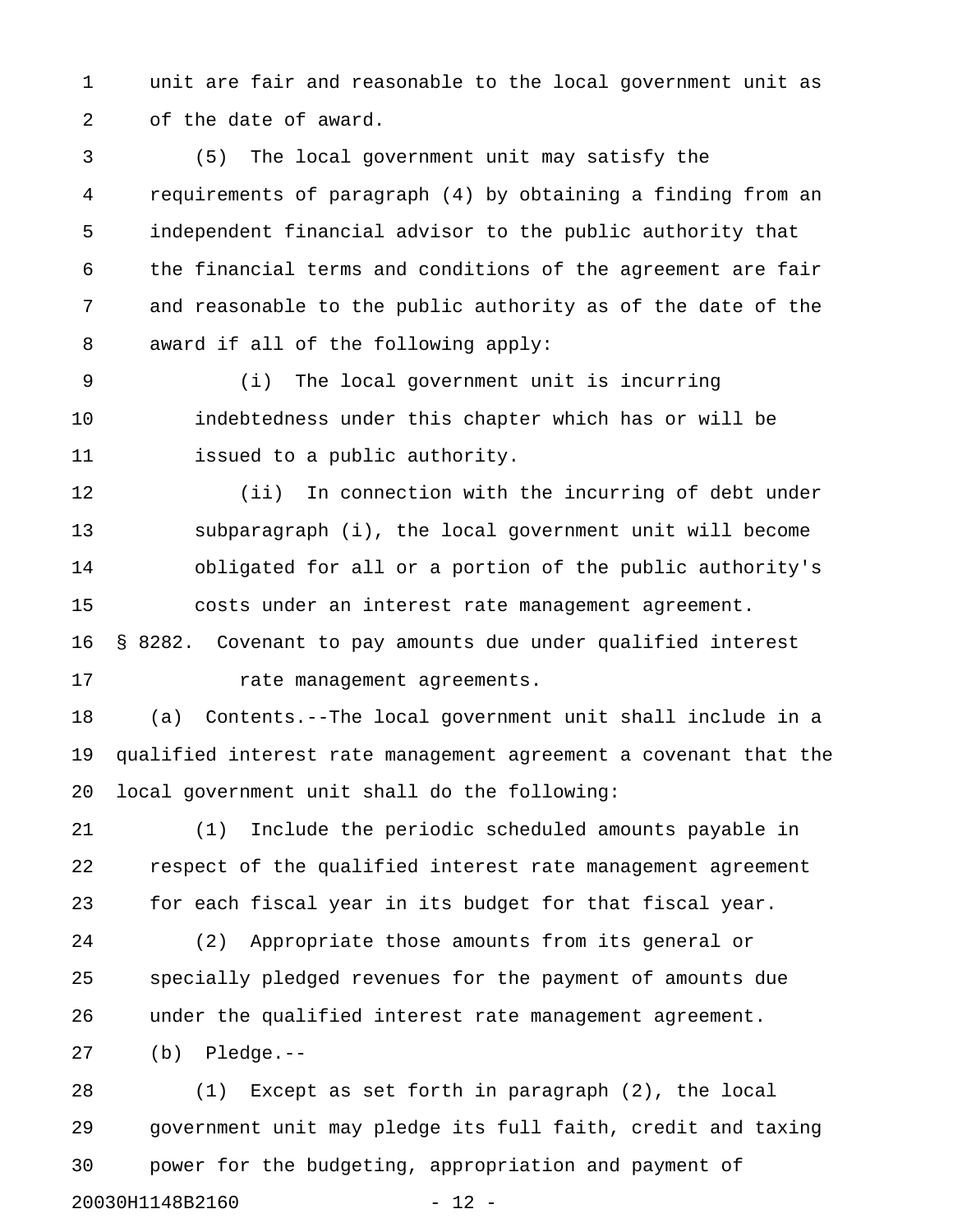1 periodic scheduled payments due under a qualified interest 2 rate management agreement.

3 (2) A local government unit may not make a pledge under 4 paragraph (1) if the payment obligations of the local 5 government unit under the qualified interest rate management 6 agreement are limited as to payment to specified revenues of 7 the local government unit.

8 (c) Security interest.--If the periodic scheduled payment 9 obligations of the local government unit are specified in the 10 qualified interest rate MANAGEMENT AGREEMENT to be made from < 11 specified revenues of the local government unit, the local 12 government unit may include in the qualified interest rate 13 management agreement a covenant granting a security interest in 14 those revenues to secure its periodic scheduled payment 15 obligations under the agreement. The security interest shall be 16 perfected under section 8147 (relating to pledge of revenues). 17 § 8283. Remedies.

18 (a) Failure to budget amounts due under a qualified interest 19 rate management agreement.--

20 (1) This subsection applies if a local government unit 21 fails or refuses to budget for any fiscal year a periodic 22 scheduled payment:

23 (i) due in that year pursuant to the provisions of a 24 qualified interest rate management agreement; and

25 (ii) payable from the general revenues of the local 26 government unit.

27 (2) If a local government unit commits a failure or 28 refusal under paragraph (1), the following apply:

29 (i) The other party to the interest rate management 30 agreement may bring an enforcement action in a court of 20030H1148B2160 - 13 -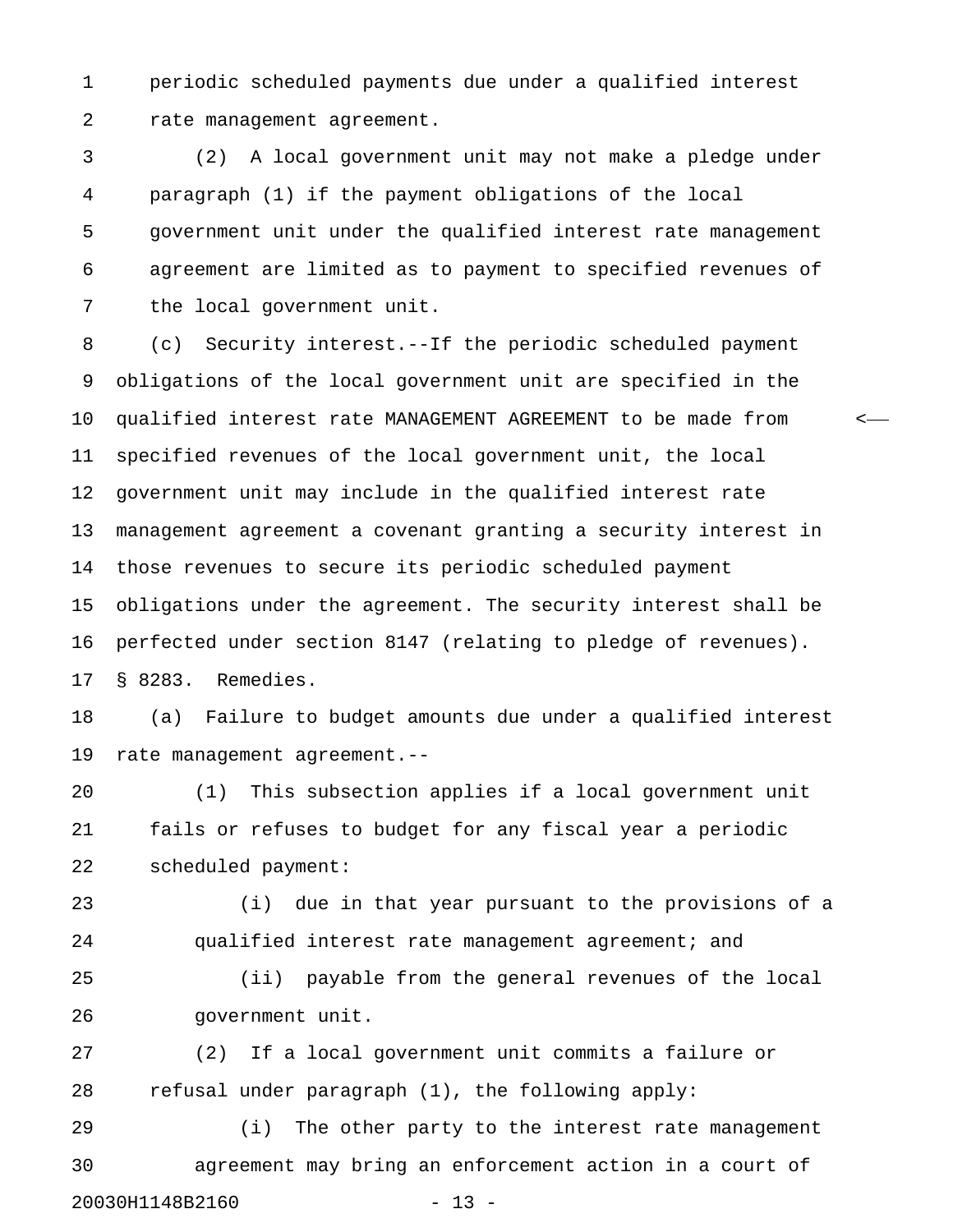1 common pleas.

2 (ii) After a hearing held upon notice to the local 3 government unit as the court may direct, if the court 4 finds a failure or refusal under paragraph (1), the court 5 may, by order of mandamus, require the treasurer of the 6 local government unit to pay to the other party out of 7 the first tax money or other available revenue or money 8 thereafter received in the fiscal year by the treasurer 9 the periodic scheduled payments due pursuant to the 10 provisions of the qualified interest rate management 11 agreement. The order shall be subject to section 12 8281(c)(8) (relating qualified interest rate management 13 agreements).

14 (iii) Any priority on incoming tax money accorded to 15 a separate sinking fund for tax anticipation notes under 16 the authority of section 8125 (relating to security for 17 tax anticipation notes and sinking fund) shall not be 18 affected by an order under subparagraph (ii) until the 19 sum on deposit in each sinking fund equals the money 20 which should have been budgeted or appropriated for each 21 series.

22 (b) Failure to pay amounts due under a qualified interest 23 rate management agreement.--

24 (1) This subsection applies if:

25 (i) a local government unit fails to pay any amount 26 due under a qualified interest rate management agreement 27 when it becomes due and payable; and

28 (ii) the failure continues for 30 days.

29 (2) If there is a failure under paragraph (1), the other 30 party to the qualified interest rate management agreement may 20030H1148B2160 - 14 -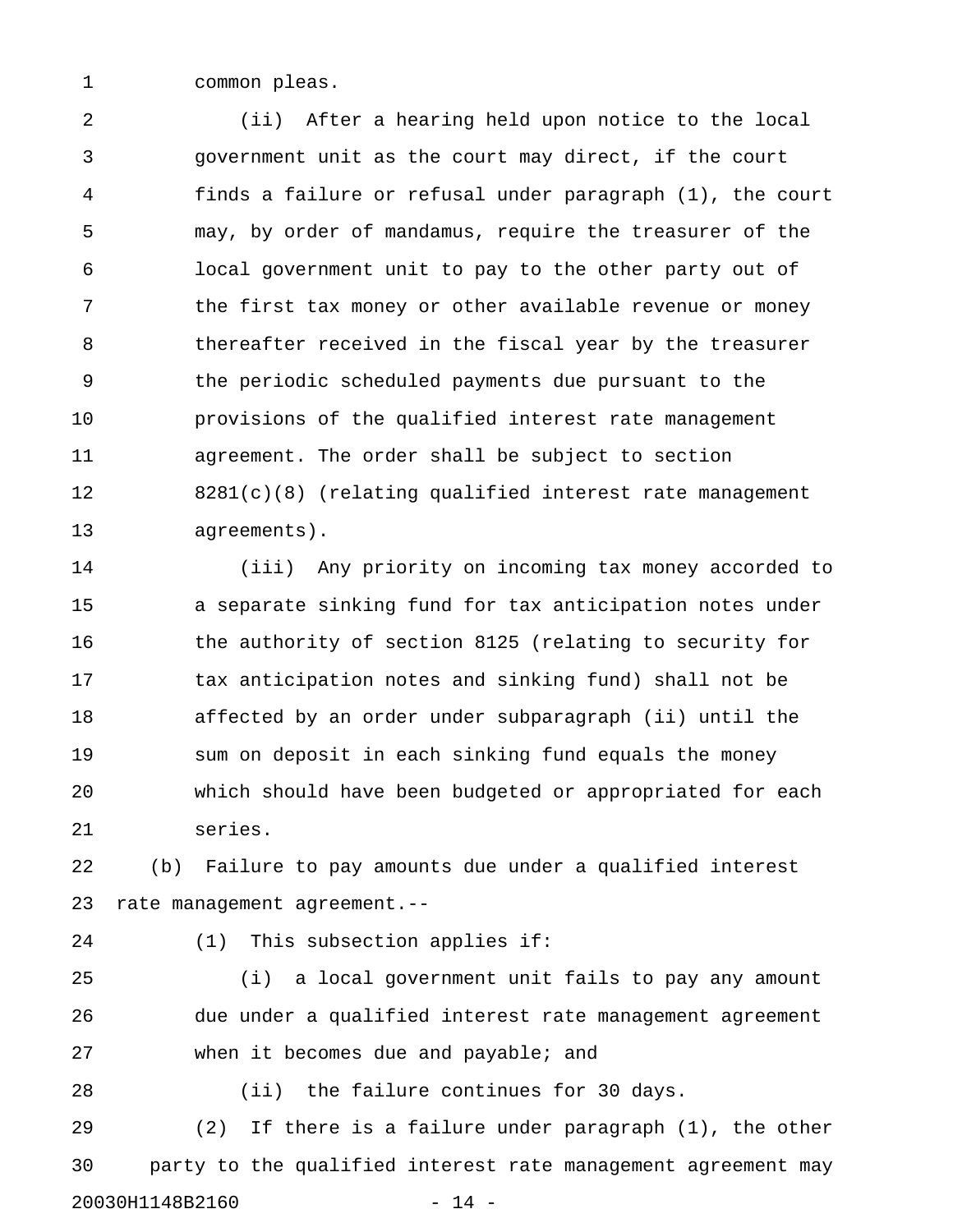1 bring an action in a court of common pleas to recover the 2 amount due. This paragraph is subject to:

3 (i) the priorities under sections 8125 and 4 8281(c)(8); and

5 (ii) any limitations upon rights of action properly 6 provided in the qualified interest rate management 7 agreement.

8 (3) The judgment recovered under paragraph (2) shall:

9 (i) have an appropriate priority upon the money next 10 coming into the treasury of the local government unit; 11 and

12 (ii) be a judgment upon which funding bonds may be 13 issued pursuant to Ch. 81 Subch. B (relating to tax 14 anticipation notes and funding debt).

15 (c) Failure to pay by school districts.--

16 (1) This subsection applies if a board of directors of a 17 school district fails to pay or to provide for the payment of 18 periodic scheduled payments, not including any termination 19 payments, due pursuant to the provisions of a qualified 20 interest rate management agreement.

21 (2) A party to a qualified interest rate management 22 agreement must notify the Secretary of Education of a failure 23 under paragraph (1).

24 (3) Upon notice under paragraph (2), the following 25 apply:

26 (i) The secretary shall notify the Department of 27 Community and Economic Development and the offending 28 board of school directors.

29 (ii) If the secretary finds that the amount due and 30 payable by the school district has not been paid, the 20030H1148B2160 - 15 -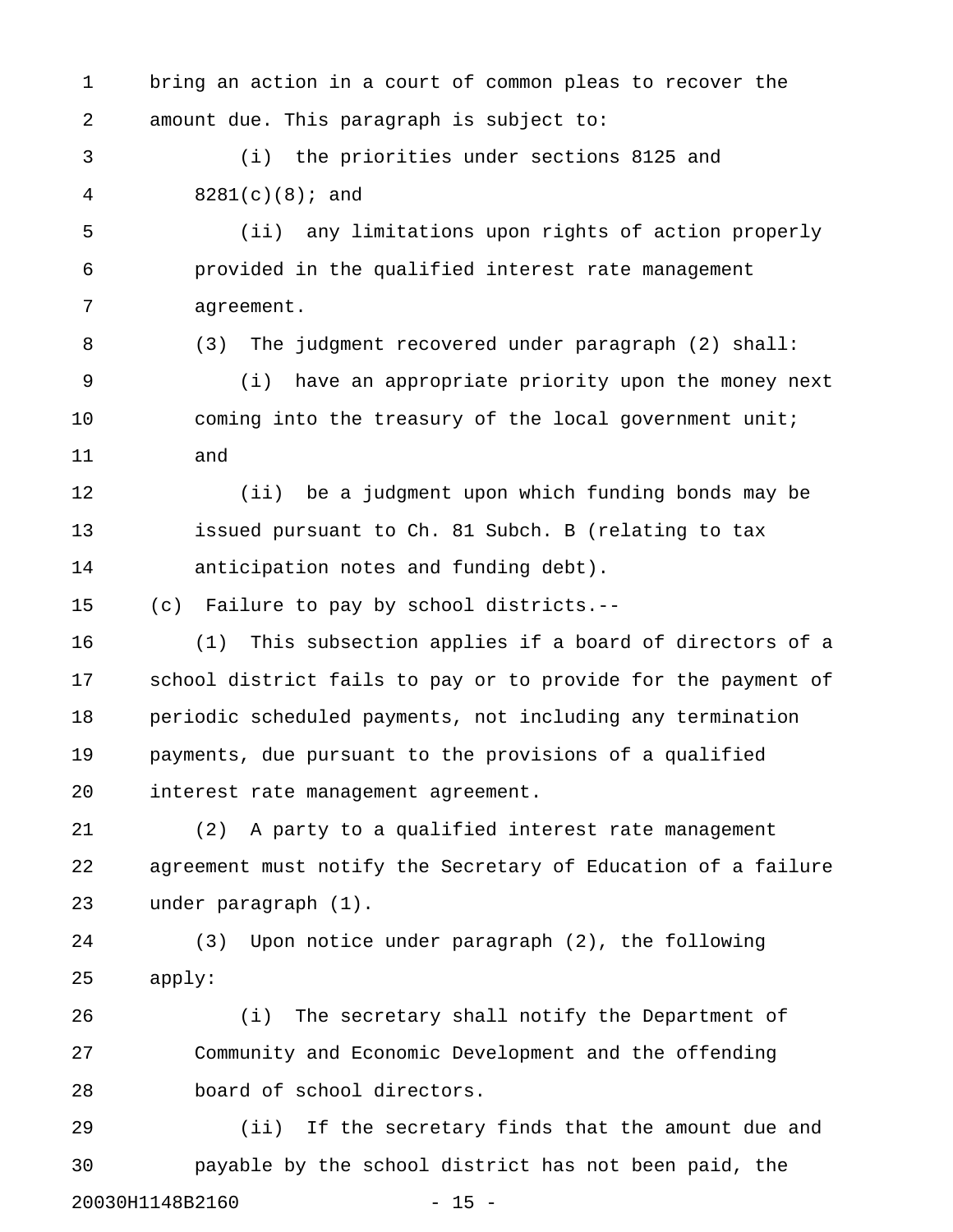1 secretary shall withhold out of any State appropriation 2 due the school district an amount equal to the amount due 3 pursuant to the qualified interest rate management 4 agreement and shall pay over the amount so withheld to 5 the party to the qualified interest rate management 6 agreement to whom the amount is due.

7 § 8284. Notice and retention of records.

8 (a) Notice.--

9 (1) The local government unit shall file with the 10 Department of Community and Economic Development certified 11 copies of a resolution authorizing a qualified interest rate 12 management agreement, including any appendix to the 13 resolution, 15 days following adoption.

14 (2) If the maximum net payments by fiscal year for 15 periodic scheduled payments of the local government unit, not 16 including any termination payments, and interest on the bonds 17 or notes to which the qualified interest rate management 18 agreement relates, exceed the amount of interest approved in 19 proceedings of the local government unit with respect to such 20 bonds or notes filed with and approved by the department, the 21 local government unit shall adopt an amendment to the 22 ordinance or resolution authorizing such bonds or notes 23 reflecting such increase. The amendment shall be advertised 24 and effective as provided in section 8003 (relating to 25 advertisement and effectiveness of ordinances), and filed 26 with the department. No approval by the department or filing 27 fee by the local government unit shall be required for any 28 filing under this subsection.

29 (b) Records.--The department shall keep copies of all 30 documents filed with the department under this section as long 20030H1148B2160 - 16 -